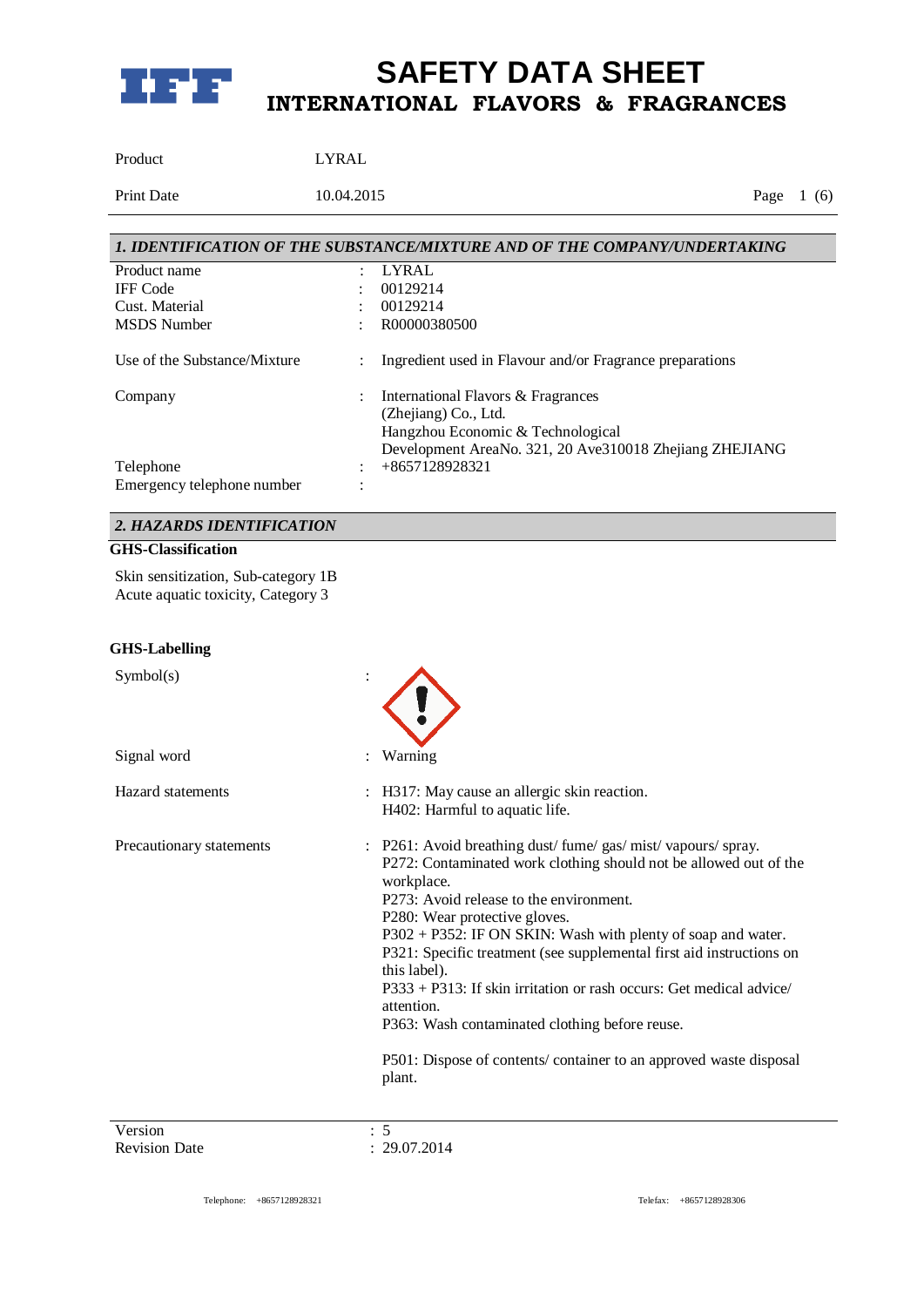

| Product | <b>LYRAL</b> |
|---------|--------------|
|         |              |

Print Date 10.04.2015 Page 2 (6)

| 3. COMPOSITION/INFORMATION ON INGREDIENTS                                                                       |                                                                                                                                                                                                                                                                                                                                                       |  |  |  |
|-----------------------------------------------------------------------------------------------------------------|-------------------------------------------------------------------------------------------------------------------------------------------------------------------------------------------------------------------------------------------------------------------------------------------------------------------------------------------------------|--|--|--|
| Chemical name of the substance<br>Chemical characterization<br>Molecular formula<br>Molecular Weight<br>CAS-No. | 3-(4-hydroxy-4-methylpentyl)cyclohex-3-enecarbaldehyde<br>alicyclic aldehydes<br>C13H22O2<br>$210.16$ g/mol<br>31906-04-4, 51414-25-6                                                                                                                                                                                                                 |  |  |  |
| <b>4. FIRST AID MEASURES</b>                                                                                    |                                                                                                                                                                                                                                                                                                                                                       |  |  |  |
| Inhalation                                                                                                      | : Remove from exposure site to fresh air and keep at rest. Obtain<br>medical advice.                                                                                                                                                                                                                                                                  |  |  |  |
| Skin contact                                                                                                    | : Remove contaminated clothes. Wash thoroughly with water (and<br>soap). Contact physician if symptoms persist.                                                                                                                                                                                                                                       |  |  |  |
| Eye contact                                                                                                     | : Flush immediately with water for at least 15 minutes. Contact<br>physician if symptoms persist.                                                                                                                                                                                                                                                     |  |  |  |
| Ingestion                                                                                                       | Rinse mouth with water and obtain medical advice.                                                                                                                                                                                                                                                                                                     |  |  |  |
| <b>5. FIREFIGHTING MEASURES</b>                                                                                 |                                                                                                                                                                                                                                                                                                                                                       |  |  |  |
| Suitable extinguishing media                                                                                    | : Carbondioxide, dry chemical, foam.                                                                                                                                                                                                                                                                                                                  |  |  |  |
| <b>6. ACCIDENTAL RELEASE MEASURES</b>                                                                           |                                                                                                                                                                                                                                                                                                                                                       |  |  |  |
| Personal precautions                                                                                            | : Avoid inhalation and contact with skin and eyes. A self-contained<br>breathing apparatus is recommended in case of a major spill.                                                                                                                                                                                                                   |  |  |  |
| <b>Environmental precautions</b>                                                                                | Keep away from drains, surface- and groundwater and soil.                                                                                                                                                                                                                                                                                             |  |  |  |
| Methods for cleaning up                                                                                         | Clean up spillage promptly. Remove ignition sources. Provide<br>adequate ventilation. Avoid excessive inhalation of vapours. Gross<br>spillages should be contained by use of sand or inert powder and<br>disposed of according to the local regulations.                                                                                             |  |  |  |
| 7. HANDLING AND STORAGE                                                                                         |                                                                                                                                                                                                                                                                                                                                                       |  |  |  |
| <b>Handling</b>                                                                                                 |                                                                                                                                                                                                                                                                                                                                                       |  |  |  |
| Advice on safe handling                                                                                         | : Avoid excessive inhalation of concentrated vapors. Follow good<br>manufacturing practices for housekeeping and personal hygiene.<br>Wash any exposed skin immediately after any chemical contact,<br>before breaks and meals, and at the end of each work period.<br>Contaminated clothing and shoes should be thoroughly cleaned<br>before re-use. |  |  |  |
|                                                                                                                 | If appropriate, procedures used during the handling of this material<br>should also be used when cleaning equipment or removing residual                                                                                                                                                                                                              |  |  |  |
| Version<br><b>Revision Date</b>                                                                                 | $\therefore$ 5<br>: 29.07.2014                                                                                                                                                                                                                                                                                                                        |  |  |  |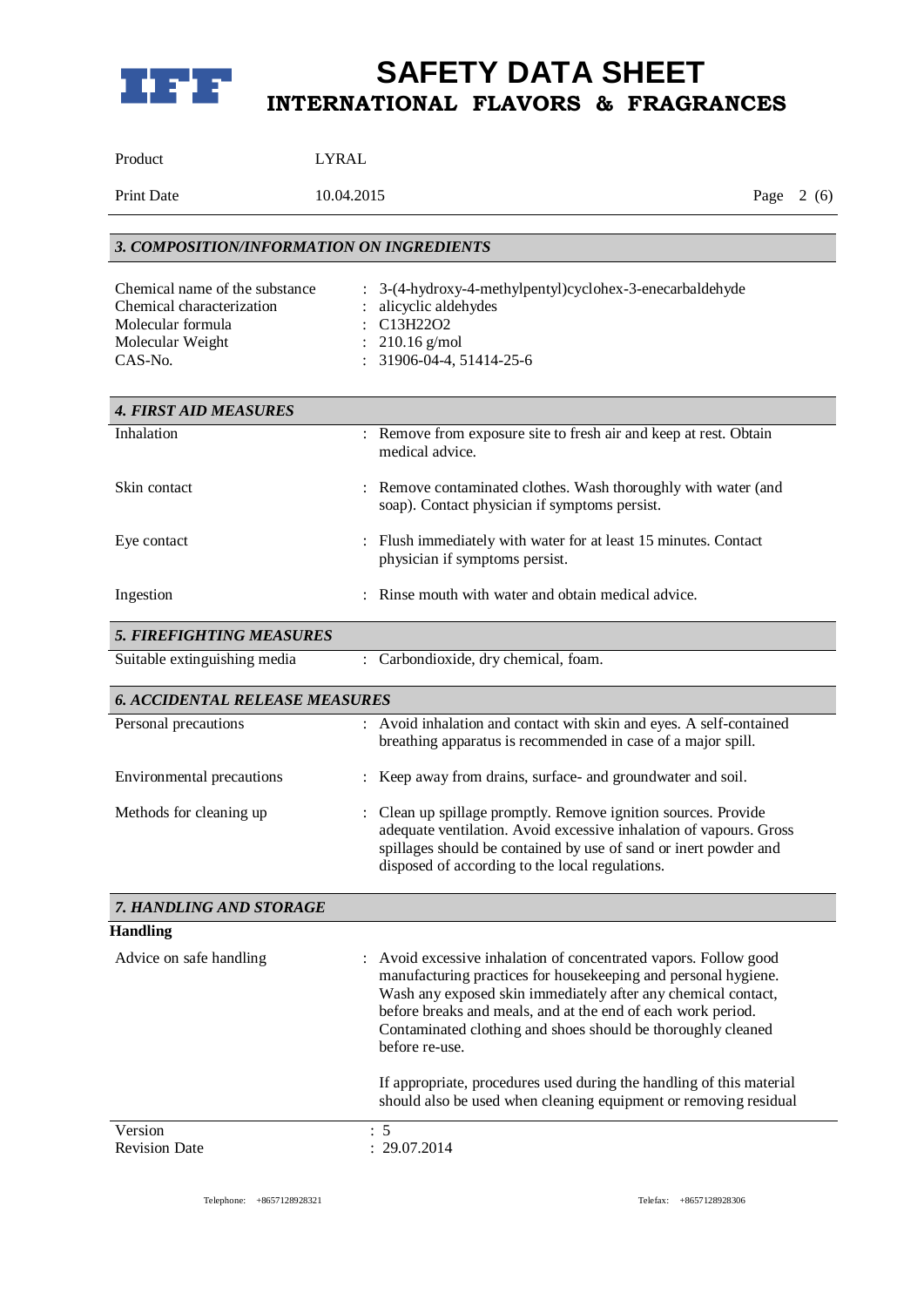

| Product                                          | LYRAL |                                                                                                                                                                                                                                                                                                                                                                                                      |  |             |  |  |
|--------------------------------------------------|-------|------------------------------------------------------------------------------------------------------------------------------------------------------------------------------------------------------------------------------------------------------------------------------------------------------------------------------------------------------------------------------------------------------|--|-------------|--|--|
| <b>Print Date</b>                                |       | 10.04.2015                                                                                                                                                                                                                                                                                                                                                                                           |  | Page $3(6)$ |  |  |
|                                                  |       | chemicals from tanks or other containers, especially when steam or<br>hot water is used, as this may increase vapor concentrations in the<br>workplace air. Where chemicals are openly handled, access should<br>be restricted to properly trained employees.<br>Keep all heated processes at the lowest necessary temperature in<br>order to minimize emissions of volatile chemicals into the air. |  |             |  |  |
| explosion                                        |       | Advice on protection against fire and : Keep away from ignition sources and naked flame.                                                                                                                                                                                                                                                                                                             |  |             |  |  |
| Storage                                          |       |                                                                                                                                                                                                                                                                                                                                                                                                      |  |             |  |  |
| Requirements for storage areas and<br>containers |       | : Store in a cool, dry, ventilated area away from heat sources. Keep<br>containers upright and tightly closed when not in use.                                                                                                                                                                                                                                                                       |  |             |  |  |

#### *8. EXPOSURE CONTROLS/PERSONAL PROTECTION*

Verify if the substances declared in section 3 have relevant national exposure limits.

#### **Personal protective equipment**

| b) during short term maintenance procedures when engineering<br>controls are not in normal operation or are not sufficient; or<br>c) if normal operational workplace vapor concentration in the air is<br>increased due to heat;<br>d)during emergencies; or<br>exposure limit.<br>To the extent deemed appropriate, implement pre-placement and<br>Hygiene measures<br>regularly scheduled ascertainment of symptoms and spirometry<br>testing of lung function for workers who are regularly exposed to<br>this material.<br>To the extent deemed appropriate, use an experienced air sampling | Respiratory protection | : Use local exhaust ventilation around open tanks and other open<br>sources of potential exposures in order to avoid excessive inhalation,<br>including places where this material is openly weighed or measured.<br>In addition, use general dilution ventilation of the work area to<br>eliminate or reduce possible worker exposures.<br>No respiratory protection is required during normal operations in a<br>workplace where engineering controls such as adequate ventilation,<br>etc. are sufficient.<br>If engineering controls and safe work practices are not sufficient, an<br>approved, properly fitted respirator with organic vapor cartridges or<br>canisters and particulate filters should be used:<br>a) while engineering controls and appropriate safe work practices |
|--------------------------------------------------------------------------------------------------------------------------------------------------------------------------------------------------------------------------------------------------------------------------------------------------------------------------------------------------------------------------------------------------------------------------------------------------------------------------------------------------------------------------------------------------------------------------------------------------|------------------------|--------------------------------------------------------------------------------------------------------------------------------------------------------------------------------------------------------------------------------------------------------------------------------------------------------------------------------------------------------------------------------------------------------------------------------------------------------------------------------------------------------------------------------------------------------------------------------------------------------------------------------------------------------------------------------------------------------------------------------------------------------------------------------------------|
|                                                                                                                                                                                                                                                                                                                                                                                                                                                                                                                                                                                                  |                        | and/or procedures are being implemented; or<br>e) if engineering controls and operational practices are not sufficient<br>to reduce airborne concentrations below an established occupational                                                                                                                                                                                                                                                                                                                                                                                                                                                                                                                                                                                              |
|                                                                                                                                                                                                                                                                                                                                                                                                                                                                                                                                                                                                  |                        |                                                                                                                                                                                                                                                                                                                                                                                                                                                                                                                                                                                                                                                                                                                                                                                            |
| : 29.07.2014<br><b>Revision Date</b>                                                                                                                                                                                                                                                                                                                                                                                                                                                                                                                                                             | Version                | : 5                                                                                                                                                                                                                                                                                                                                                                                                                                                                                                                                                                                                                                                                                                                                                                                        |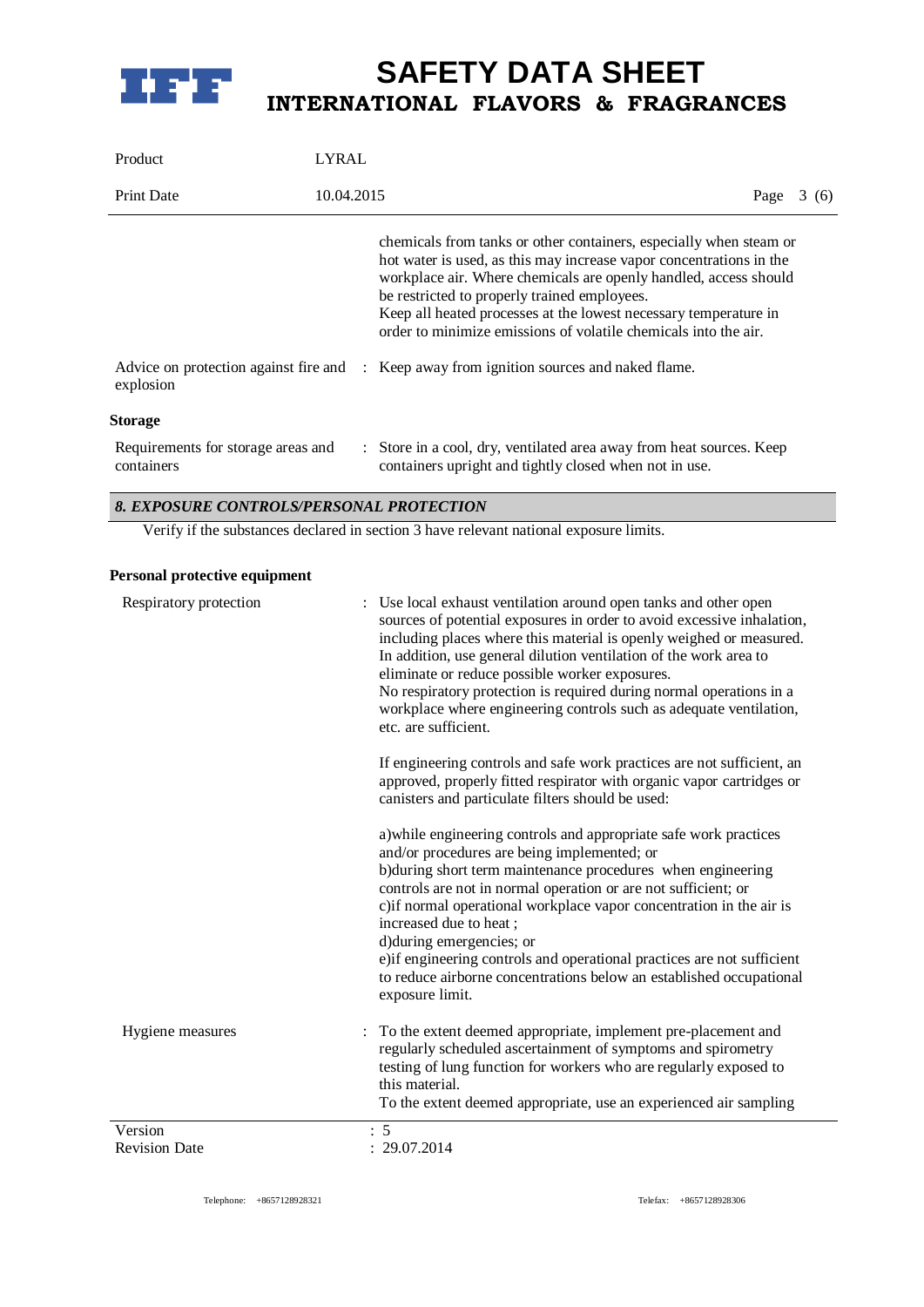

| Product             | <b>LYRAL</b>                                                                                                                                                                                                                                                                                                                                                                                                                                                                                                                                                                                                                                                                                                                                                                                                                                                                                                                                                                                                         |             |  |
|---------------------|----------------------------------------------------------------------------------------------------------------------------------------------------------------------------------------------------------------------------------------------------------------------------------------------------------------------------------------------------------------------------------------------------------------------------------------------------------------------------------------------------------------------------------------------------------------------------------------------------------------------------------------------------------------------------------------------------------------------------------------------------------------------------------------------------------------------------------------------------------------------------------------------------------------------------------------------------------------------------------------------------------------------|-------------|--|
| <b>Print Date</b>   | 10.04.2015                                                                                                                                                                                                                                                                                                                                                                                                                                                                                                                                                                                                                                                                                                                                                                                                                                                                                                                                                                                                           | Page $4(6)$ |  |
|                     | expert to identify and measure volatile chemicals that could be<br>present in the workplace air to determine potential exposures and to<br>ensure the continuing effectiveness of engineering controls and<br>operational practices to minimize exposure.                                                                                                                                                                                                                                                                                                                                                                                                                                                                                                                                                                                                                                                                                                                                                            |             |  |
| Protective measures | : In December 2003, the National Institute for Occupational Safety<br>and Health ("NIOSH") published an Alert on preventing lung<br>disease in workers who use or make flavorings [NIOSH Publication<br>Number 2004-110].<br>In August 2004, the United States Flavor and Extract Manufacturers<br>Association (FEMA) issued a report entitled "Respiratory Safety in<br>the Flavor Manufacturing Workplace".<br>Both of these reports provide recommendations for reducing<br>employee exposure and for medical surveillance in the workplace.<br>The recommendations in these reports are generally applicable to the<br>use of any chemical in the workplace and you are strongly urged to<br>review both of these reports.<br>The report published by FEMA also contains a list of "high priority"<br>chemicals. If any of these chemicals are present in this product at a<br>concentration $> = 1.0\%$ due to an intentional addition by IFF, the<br>chemical(s) will be identified in this safety data sheet. |             |  |

### *9. PHYSICAL AND CHEMICAL PROPERTIES*

| <b>Appearance</b>                          |                                                            |  |
|--------------------------------------------|------------------------------------------------------------|--|
| Physical state<br>Colour                   | liquid<br>$\ddot{\phantom{a}}$<br>colorless to pale yellow |  |
| Odour                                      | : conforms to standard                                     |  |
| Safety data                                |                                                            |  |
| Flash point                                | 105 °C<br>$\mathbf{r}$                                     |  |
| Ignition temperature                       | $>100\ ^{\circ}\textrm{C}$<br>$\ddot{\phantom{a}}$         |  |
| Melting point                              | -20 - 0 $^{\circ}$ C<br>$\ddot{\cdot}$<br>at 1,013.25 hPa  |  |
| Vapour pressure                            | $0.01$ hPa<br>÷                                            |  |
| Water solubility                           | : $3.42 \text{ g}/1$<br>Method: Purge & Trap               |  |
| Partition coefficient: n-<br>octanol/water | : log Pow: 2.080                                           |  |
| Viscosity, dynamic                         | 148 mPa.s<br>$\bullet$<br>at 25 °C<br>Method: OECD 114     |  |
| Version                                    | : 5                                                        |  |
| <b>Revision Date</b>                       | : 29.07.2014                                               |  |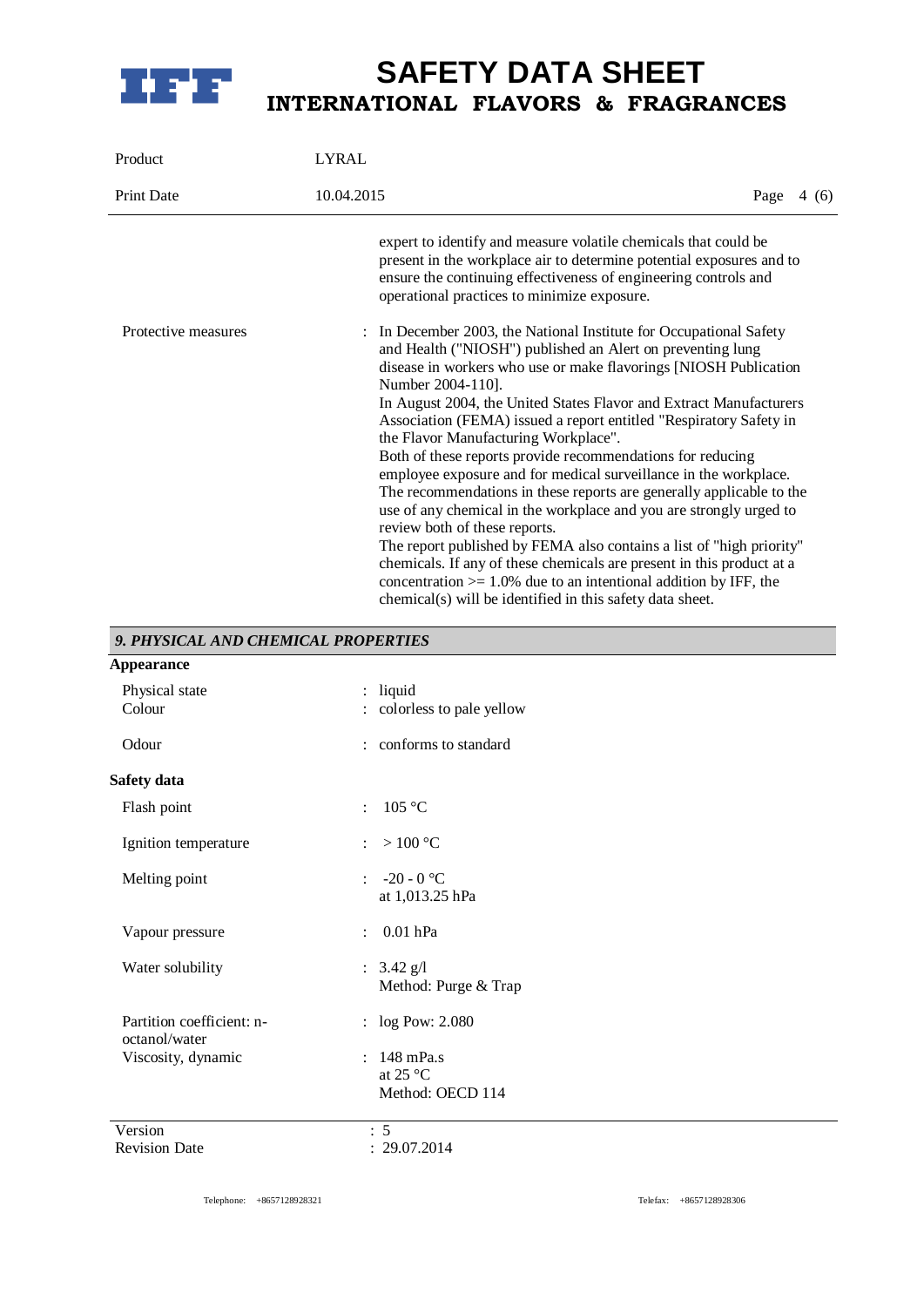

| Product                                                                                                                                                                                                      | <b>LYRAL</b>                                                                                                                                                                                                                                                                              |
|--------------------------------------------------------------------------------------------------------------------------------------------------------------------------------------------------------------|-------------------------------------------------------------------------------------------------------------------------------------------------------------------------------------------------------------------------------------------------------------------------------------------|
| <b>Print Date</b>                                                                                                                                                                                            | 10.04.2015<br>Page $5(6)$                                                                                                                                                                                                                                                                 |
| <b>10. STABILITY AND REACTIVITY</b>                                                                                                                                                                          |                                                                                                                                                                                                                                                                                           |
| Conditions to avoid                                                                                                                                                                                          | : Remarks: Direct sources of heat.                                                                                                                                                                                                                                                        |
| Hazardous decomposition products                                                                                                                                                                             | : Note: Carbon monoxide and unidentified organic compounds may<br>be formed during combustion.                                                                                                                                                                                            |
| Hazardous reactions                                                                                                                                                                                          | : Presents no significant reactivity hazard, by itself or in contact with<br>water. Avoid contact with strong acids, alkali or oxidizing agents.                                                                                                                                          |
| 11. TOXICOLOGICAL INFORMATION                                                                                                                                                                                |                                                                                                                                                                                                                                                                                           |
| Acute oral toxicity<br>Acute dermal toxicity<br>Skin irritation<br>Eye irritation<br>Sensitisation                                                                                                           | LD50 (rat) = $>$ 5,000 mg/kg<br>LD50 (rabbit) = $>$ 5,000 mg/kg<br>No skin irritation (closed patch test, human, 48 h)<br>Skin irritation (, rabbit)<br>Mild eye irritation (, rabbit, (undiluted))<br>Did not cause sensitization on laboratory animals. (<br>,human, 10%)<br>$(.0.0\%)$ |
| 12. ECOLOGICAL INFORMATION                                                                                                                                                                                   |                                                                                                                                                                                                                                                                                           |
| Elimination information (persistence and degradability)<br>Biodegradability<br><b>Ecotoxicity effects</b><br>Toxicity to fish<br>Toxicity to daphnia and other<br>aquatic invertebrates<br>Toxicity to algae | Not readily biodegradable. (41.2 %)<br>LC50(96 h, $) = 11.8$ mg/l (OECD Test Guideline 203)<br>$EC50(48 h, ) = 76 mg/l$<br>$\ddot{\cdot}$<br>$\text{ErC50}(72 \text{ h},) = 13.8 \text{ mg/l}$ (OECD Test Guideline 201)                                                                  |
| <b>13. DISPOSAL CONSIDERATIONS</b>                                                                                                                                                                           |                                                                                                                                                                                                                                                                                           |
| Product                                                                                                                                                                                                      | Disposal together with normal waste is not allowed. Special disposal<br>required according to local regulations.                                                                                                                                                                          |
| Contaminated packaging                                                                                                                                                                                       | Empty containers should be taken to an approved waste handling site<br>for recycling or disposal.                                                                                                                                                                                         |
| <b>14. TRANSPORT INFORMATION</b>                                                                                                                                                                             |                                                                                                                                                                                                                                                                                           |
| <b>IATA</b><br>Not dangerous goods<br><b>IMDG_GLOBAL</b><br>Not dangerous goods                                                                                                                              |                                                                                                                                                                                                                                                                                           |
| <b>15. REGULATORY INFORMATION</b>                                                                                                                                                                            |                                                                                                                                                                                                                                                                                           |
|                                                                                                                                                                                                              |                                                                                                                                                                                                                                                                                           |
| Version<br><b>Revision Date</b>                                                                                                                                                                              | : 5<br>: 29.07.2014                                                                                                                                                                                                                                                                       |